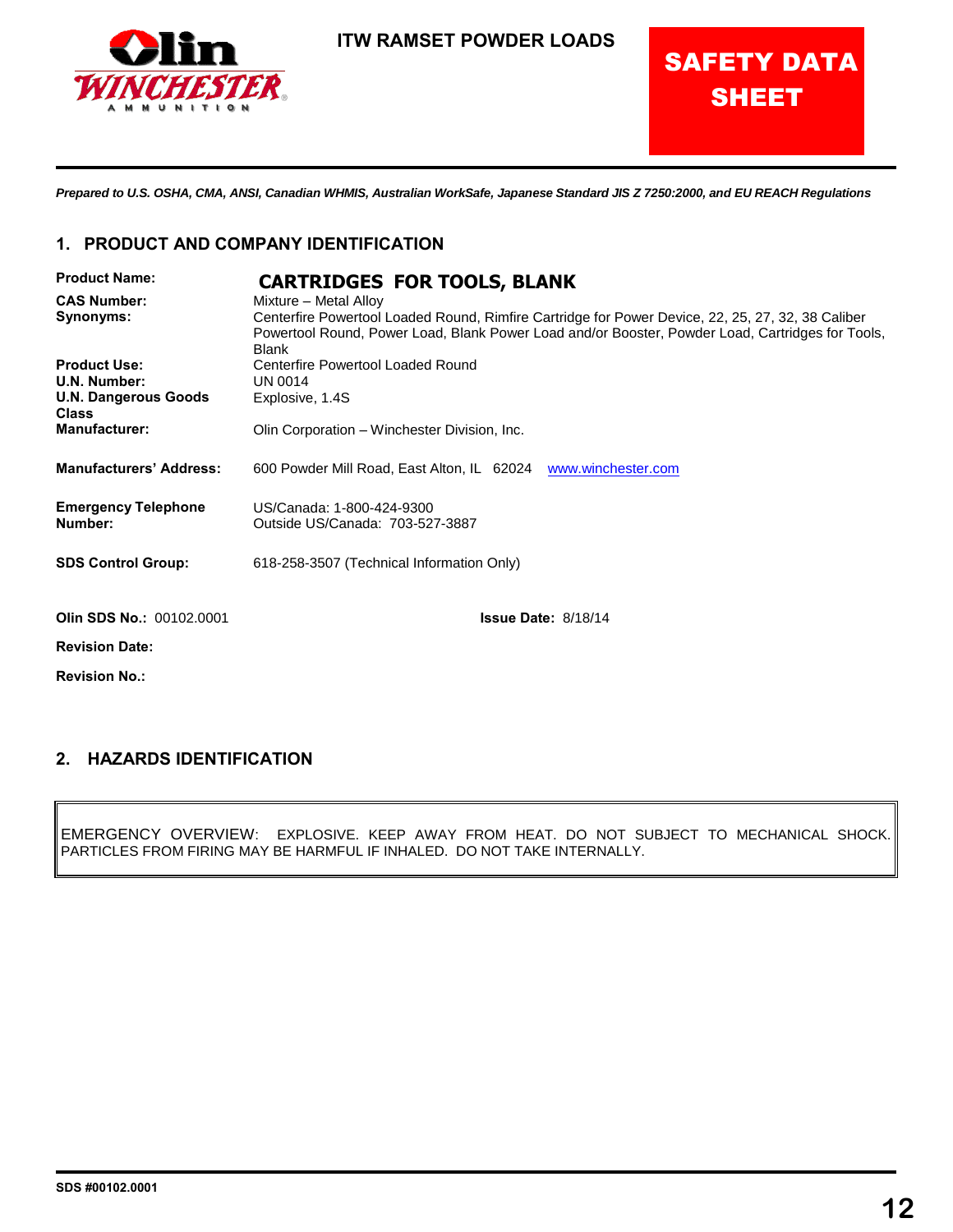# **ITW RAMSET POWDER LOADS**

US DOT SYMBOLS CANADA (WHMIS) SYMBOLS GHS HAZARD SYMBOLS

This Product is not subject to WHMIS

Class 6 Explosive



| <b>GHS Classifications:</b><br>Signal Word:         | <b>Explosive Division 1.4</b><br>STOT RE Category 1<br>Reproductive Toxicity Category 1A<br>Aquatic Environment, Chronic II<br>Danger                                                                                                                                                                                                                                                                                                                                                            |
|-----------------------------------------------------|--------------------------------------------------------------------------------------------------------------------------------------------------------------------------------------------------------------------------------------------------------------------------------------------------------------------------------------------------------------------------------------------------------------------------------------------------------------------------------------------------|
| <b>Hazard Statements:</b>                           | H204: Fire or projection hazard<br>H372: Causes damage to nervous system, kidney, and hematopoietic system through prolonged<br>or repeated exposure<br>H360: May damage fertility or the unborn child<br>H411: Toxic to aquatic life with long lasting effects                                                                                                                                                                                                                                  |
| Target organs:                                      | Nervous, renal and hematopoietic systems                                                                                                                                                                                                                                                                                                                                                                                                                                                         |
| <b>Precautionary Statements:</b>                    | P102: Keep out of reach of children<br>P210: Keep away from heat/sparks/open flame/hot surfaces<br>P250: Do not subject to shock/friction<br>P260: Do not breathe dust/fume/gas/mist/vapors/spray<br>P264: Wash hands thoroughly after handling<br>P270: Do not eat, drink or smoke when using this product<br>P271: Use only outdoors or in a well-ventilated area<br>P273: Avoid release to the environment<br>P280: Wear protective gloves/protective clothing/eye protection/face protection |
| <b>GHS Pictograms:</b>                              | Explosive; Pictogram: exploding bomb<br>Specific Target Organ Toxicity; Pictogram Code: GHS08<br>Environment; Pictogram Code: GHS09                                                                                                                                                                                                                                                                                                                                                              |
| <b>EU Classifications:</b><br><b>Hazard Symbols</b> | E, T, N                                                                                                                                                                                                                                                                                                                                                                                                                                                                                          |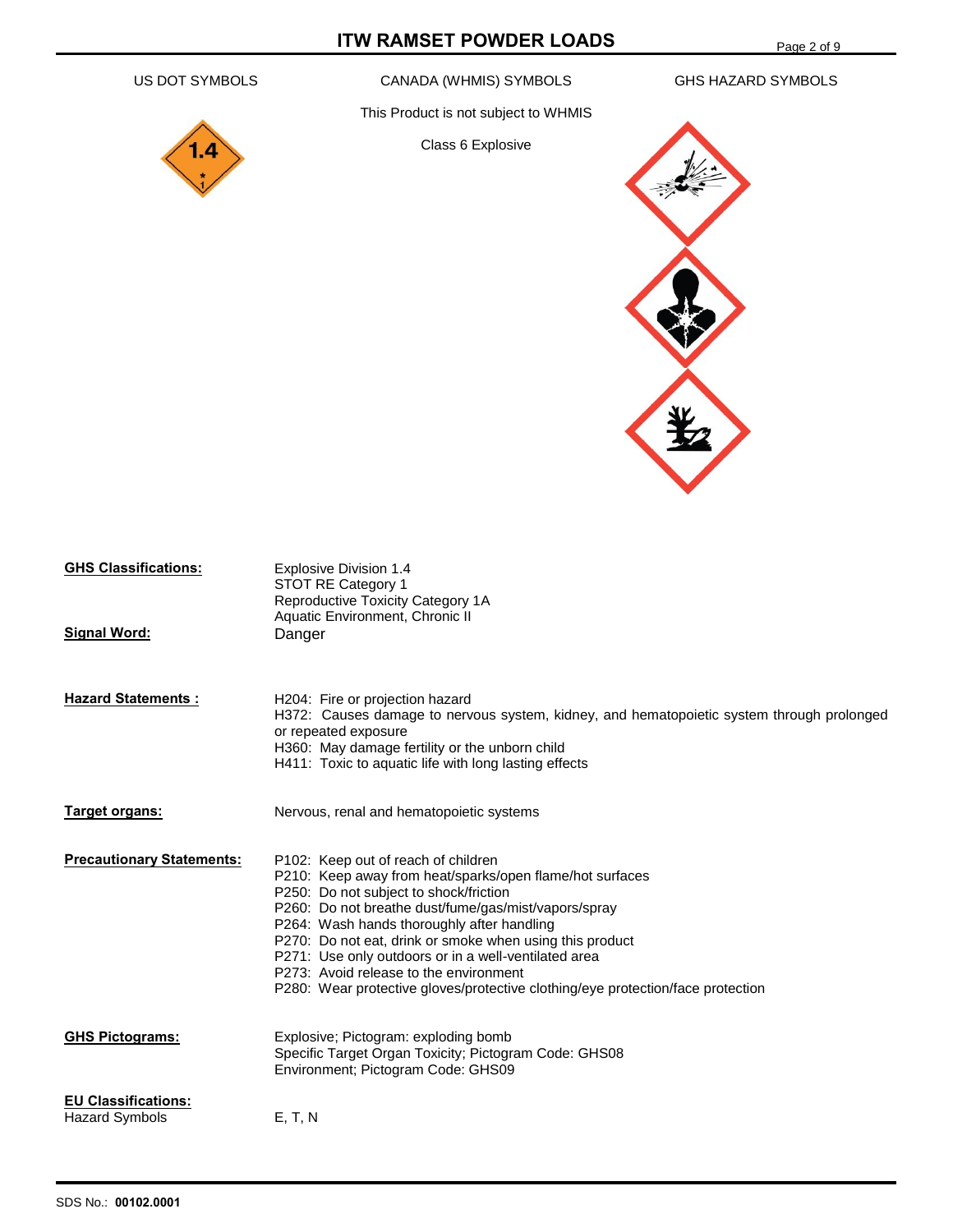# **ITW RAMSET POWDER LOADS**

| <b>Risk Phrases</b>   | R2: Risk of explosion by shock, friction, fire or other sources of ignition<br>R48: Danger of serious damage to health by prolonged exposure<br>R60: May impair fertility<br>R63: Possible risk of harm to the unborn child                                                 |
|-----------------------|-----------------------------------------------------------------------------------------------------------------------------------------------------------------------------------------------------------------------------------------------------------------------------|
|                       | R51/53: Toxic to aquatic organisms and many cause long-term adverse effects in the aquatic<br>environment                                                                                                                                                                   |
| <b>Safety Phrases</b> | S2: Keep out of reach of children<br>S <sub>15</sub> : Keep away from heat<br>S20/21: When using do not eat, drink or smoke<br>S22: Do not breathe dust<br>S39: Wear eye/face protection<br>S51: Use only in well-ventilated areas<br>S61: Avoid release to the environment |

#### **Health Hazards or Risks From Exposure**

This product is composed of a finished metal alloy cartridge which contains the various components completely sealed within. Therefore, under normal handling of this product, no exposure to any harmful materials will occur. When the product is fired, a small amount of particles may be generated which may be slightly irritating to the eyes and the respiratory tract. The particles may contain trace amounts of these harmful substances:

Lead: Ingestion of large amounts of lead can cause abdominal pain, constipation, cramps, nausea and/or vomiting. Chronic exposure to lead can cause kidney damage, anemia, reproductive effects, developmental effects and permanent nervous system damage in humans including changes in cognitive function.

Nitroglycerin: Will produce dilation of blood vessels and drop in blood pressure which may affect the heart. It has also been shown to cause methemoglobinemia (cyanosis).

Copper: Inhalation of high concentrations of metallic copper dusts or fumes may cause nasal irritation and/or nausea, vomiting and stomach pain.

It is unlikely that the amount of particles that someone would be exposed to from firing would be sufficient to cause any of these effects.

#### **3. COMPOSITION / INFORMATION ON INGREDIENTS**

| Components     | % By Weight | <b>CAS Number</b> | <b>EINECS/ ELINCS #</b> |
|----------------|-------------|-------------------|-------------------------|
|                |             |                   |                         |
| Iron           | $0 - 97$    | 7439-89-6         | 231-096-4               |
| Copper         | $50 - 65$   | 7440-50-8         | 231-159-6               |
| Zinc           | $15 - 32$   | 7440-66-6         | 231-175-3               |
| Nitrocellulose | $2 - 13$    | 9004-70-0         | Polymer                 |
| Nitroglycerin  | $0.5 - 2$   | 55-63-0           | $200 - 240 - 8$         |
| Lead styphnate | $0.1 - 1$   | $15245 - 44 - 0$  | 239-290-0               |

#### **4. FIRST AID MEASURES**

Eye Contact: Immediately flush out fume or particles with large amounts of water for at least 15 minutes, occasionally lifting the upper and lower eyelids. If eye irritation develops, call a physician at once. Skin Contact: Wash skin with plenty of soap and water.

Inhalation: If symptoms of lung irritation occur (coughing, wheezing or breathing difficulty), remove from exposure area to fresh air immediately. If breathing has stopped, perform artificial respiration. Keep affected person warm and at rest. Get medical attention.

Ingestion: If ingested, immediately call a physician.

#### Medical Conditions Aggravated By Exposure:

There are no medical conditions known to be aggravated by exposure to this product in its solid form. Exposure to lead can aggravate anemia, cardiovascular and respiratory disease.

Recommendations To Physcians:

Remove from exposure, if possible, and treat symptoms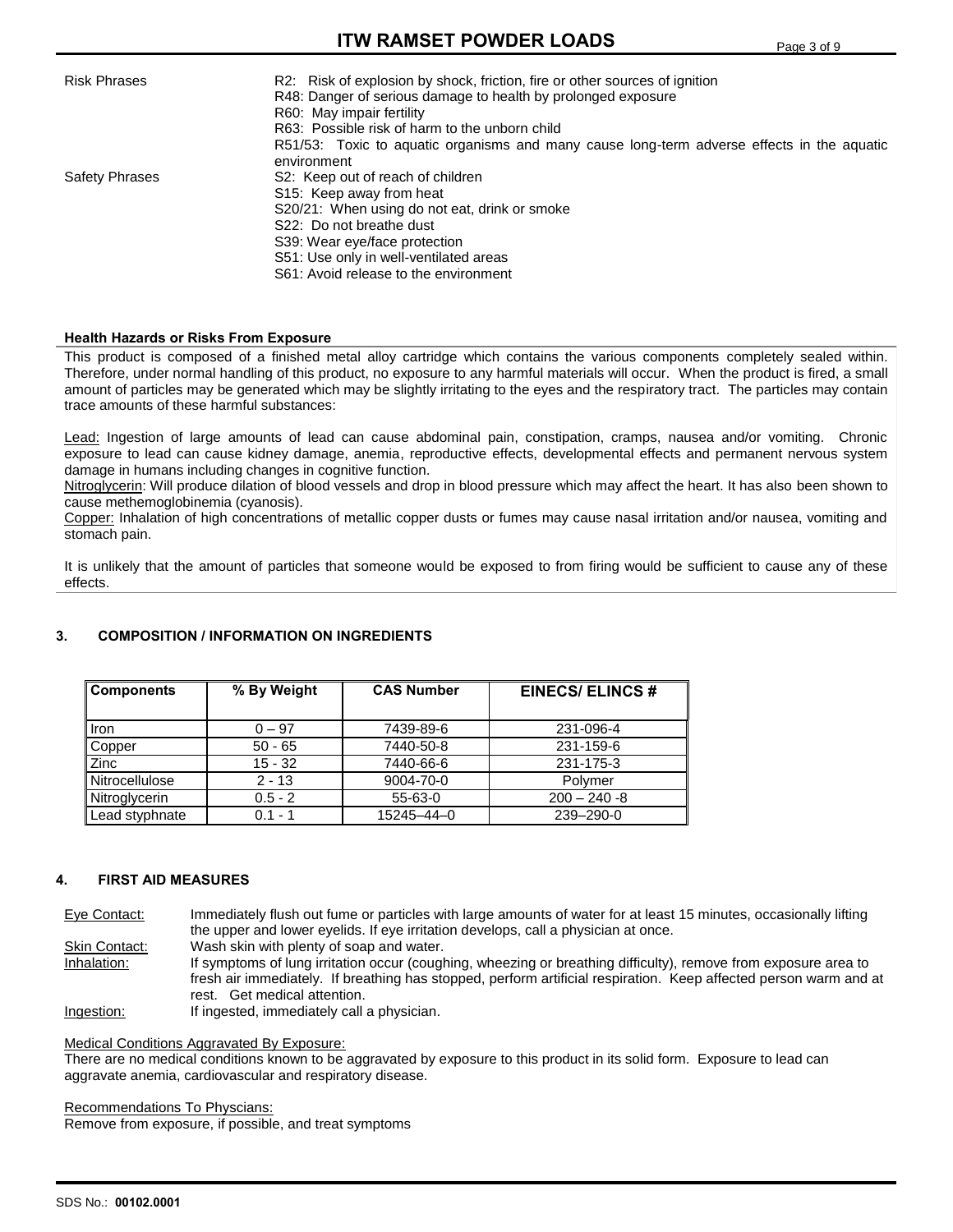#### **5. FIRE FIGHTING MEASURES**

| <b>PROPERTY</b>                                            | VALUE          | <b>PROPERTY</b>                                                                                                                                                                          | <b>VALUE</b>                                                                     |  |  |  |
|------------------------------------------------------------|----------------|------------------------------------------------------------------------------------------------------------------------------------------------------------------------------------------|----------------------------------------------------------------------------------|--|--|--|
| Explosive                                                  | Yes            | Flammable                                                                                                                                                                                | Not applicable                                                                   |  |  |  |
| Combustible                                                | Not applicable | Pyrophoric                                                                                                                                                                               | No.                                                                              |  |  |  |
| Flash Point $(°C)$ :                                       | Not applicable | Burning Rate of Material:                                                                                                                                                                | Not applicable                                                                   |  |  |  |
| Lower Explosive Limit:                                     | Not applicable | Autoignition Temp.:                                                                                                                                                                      | No data                                                                          |  |  |  |
| Upper Explosive Limit:                                     | Not applicable | Flammability Classification: (defined by 29 CFR 1910.1200)                                                                                                                               | Explosive                                                                        |  |  |  |
| Unusal Fire and Explosion Hazards:<br>Extinguishing Media: |                | Possible projection hazard.<br>earth may be used.                                                                                                                                        | Flood area with water. If no water is available, carbon dioxide, dry chemical or |  |  |  |
| Special Firefighting Procedures:                           |                | Do not fight fire when fire reaches cargo. Cargo may explode.                                                                                                                            |                                                                                  |  |  |  |
|                                                            |                | Firefighters must wear self-contained breathing apparatus (SCBA) and full<br>protective equipment. Structural firefighters' protective clothing will only provide<br>limited protection. |                                                                                  |  |  |  |
|                                                            |                | Isolate materials not yet involved in the fire. Move containers from fire area if<br>possible; otherwise, cool with carefully applied water spray.                                       |                                                                                  |  |  |  |
|                                                            |                | Prevent runoff water from entering storm drains, bodies of water, or other<br>environmentally sensitive areas, if practical.                                                             |                                                                                  |  |  |  |

#### **NFPA RATING SYSTEM**

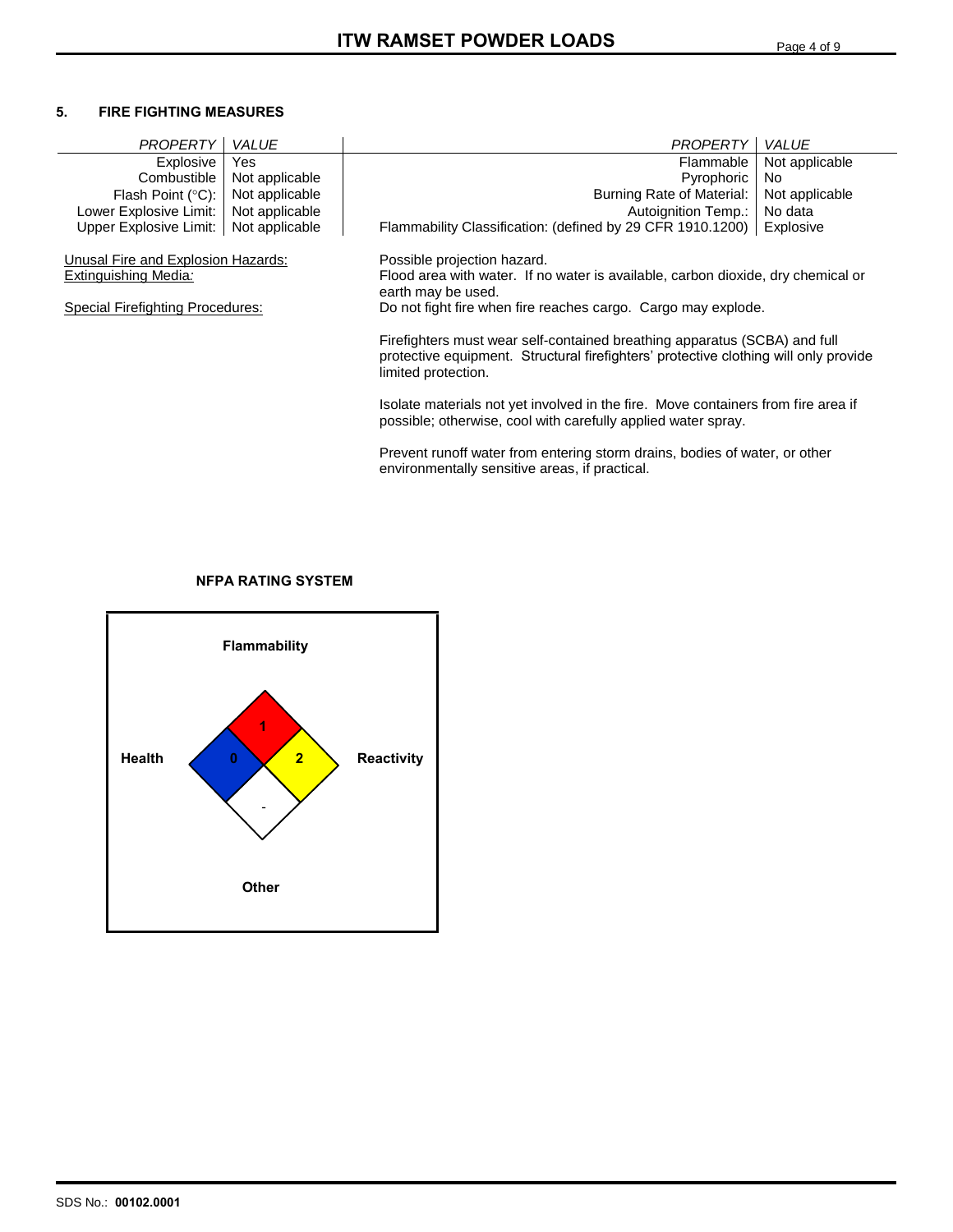#### **HMIS RATING SYSTEM**

| <b>HEALTH HAZARD (BLUE)</b>      |               |                    |                |   |
|----------------------------------|---------------|--------------------|----------------|---|
| <b>FLAMMABILITY HAZARD (RED)</b> |               |                    |                |   |
| <b>PHYSICAL HAZARD (YELLOW)</b>  |               |                    |                | 2 |
| <b>PROTECTIVE EQUIPMENT</b>      |               |                    |                |   |
| <b>EYES</b>                      | PPE<br>CODE   | <b>RESPIRATORY</b> | <b>HEARING</b> |   |
|                                  | See<br>Sect 8 |                    |                |   |

**Hazard Scale: 0** = Minimal **1** = Slight **2** = Moderate **3** = Serious **4** = Severe \* = Chronic hazard

#### **6. ACCIDENTAL RELEASE MEASURES**

#### *FOR ALL TRANSPORTATION ACCIDENTS, CALL CHEMTREC AT 800-424-9300.*

Spill Response: A spill of this material will normally not require emergency response team capabilities. If, however, a large spill occurs, call 1-888-289-1911 for technical assistance. Accidental Release Procedures: Spills of this material should be handled carefully. Do not subject materials to mechanical shock. Collect material and place in a designated, labeled waste container. See Section 13 for waste disposal.

#### **7. HANDLING AND STORAGE**

Precautions for Safe Handling: Use appropriate personal protective equipment (see Section 8). Workers should wash hands thoroughly after handling. Eating, drinking and smoking should be prohibited in areas where this material is handled and stored. Conditions for Safe Storage: Store in accordance with local regulations. Store in original containers in a cool, dry location away from Acids, Class A & B explosives, strong oxidizers, and caustics. Avoid mechanical impact or shock and electrical discharge.

#### **8. EXPOSURE CONTROLS/PERSONAL PROTECTION**

Control parameters:

| CAS#       | <b>CHEMICAL</b><br><b>NAME</b> | <b>ACGIHTLV</b>                                                 | OSHA PEL                                                        | <i><b>INTERNATIONAL OELS</b></i>                                                                                                                                                                                                                                                                                        |
|------------|--------------------------------|-----------------------------------------------------------------|-----------------------------------------------------------------|-------------------------------------------------------------------------------------------------------------------------------------------------------------------------------------------------------------------------------------------------------------------------------------------------------------------------|
| 7439-89-6  | Iron                           | None established                                                | None established                                                | None established                                                                                                                                                                                                                                                                                                        |
| 7440-50-8  | Copper                         | 0.2 mg/m <sup>3</sup> (fume), 1<br>$mg/m3$ (dusts and<br>mists) | 0.1 $mg/m^3$ (fume)<br>1 mg/m <sup>3</sup> (dusts and<br>mists) | Austria, Belgium, Canada: 0.2 mg/m <sup>3</sup> (fumes), 1<br>$mg/m3$ (dusts)<br>Denmark: 1.0 mg/m <sup>3</sup> (dust and powder)<br>Germany (MAK): $0.1 \text{ mg/m}^3$ (fume), $1 \text{ mg/m}^3$ (dusts<br>and mists)                                                                                                |
| 7440-66-6  | Zinc                           | None established                                                | None established                                                | None established                                                                                                                                                                                                                                                                                                        |
| 9004-70-0  | Nitrocellulose                 | None established                                                | None established                                                | None established                                                                                                                                                                                                                                                                                                        |
| $55-63-0$  | Nitroglycerin                  | 0.05 ppm $(0.46 \text{ mg/m}^3)$<br><b>Skin</b>                 | Ceiling $-0.2$ ppm<br>$(2 \text{ mg/m}^3)$<br><b>Skin</b>       | Denmark: $0.02$ ppm $(0.2$ mg/m <sup>3</sup> )<br>Norway, Sweden: 0.03 ppm $(0.3 \text{ mg/m}^3)$<br>Austria, Belgium, Germany, The Netherlands,<br>Poland, Switzerland: 0.05 ppm $(0.47 \text{ mg/m}^3)$ , skin<br>Finland, France: 0.1 ppm $(0.9 \text{ mg/m}^3)$ , skin<br>U.K.: 0.2 ppm $(2 \text{ mg/m}^3)$ , skin |
| 15245-44-0 | Lead styphnate                 | None established                                                | None established                                                | None established                                                                                                                                                                                                                                                                                                        |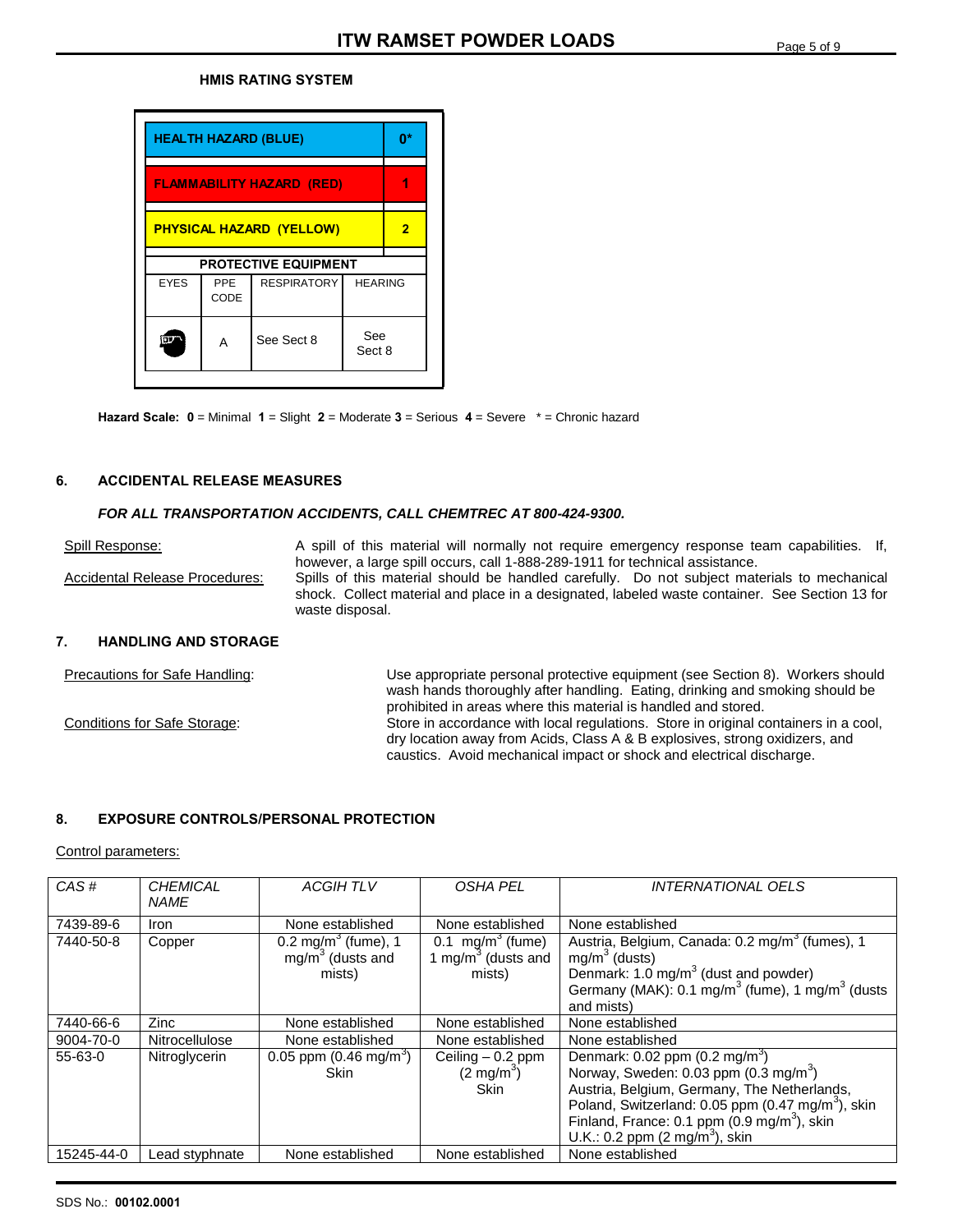| <b>Engineering Controls:</b>   | Local exhaust ventilation is recommended if significant dusting occurs or fumes are generated.     |
|--------------------------------|----------------------------------------------------------------------------------------------------|
|                                | Otherwise, use general exhaust ventilation. Use explosion-proof ventilation.                       |
| <b>Respiratory Protection:</b> | Not normally needed. Maintain airborne contaminant concentrations below guidelines listed above.   |
|                                | Use an appropriate approved air-purifying respirator equipped with HEPA cartridges/canisters where |
|                                | there is the potential for exceeding established occupational exposure limits.                     |
| Eye/Face Protection:           | Use safety glasses.                                                                                |
| Hand Protection:               | Not normally needed                                                                                |
| <b>Skin Protection:</b>        | Not normally needed.                                                                               |
| <b>Hearing Protection:</b>     | Not normally needed. During firing use hearing protection.                                         |
| General Hygiene:               | Do not eat, drink, or smoke while using this product. Wash hands thoroughly after use.             |
|                                |                                                                                                    |

#### **9. PHYSICAL AND CHEMICAL PROPERTIES**

| <b>PROPERTY</b>                                 | <b>VALUE</b>                | PROPERTY                             | <i>VALUE</i>   |
|-------------------------------------------------|-----------------------------|--------------------------------------|----------------|
| Appearance:                                     | Cylindrical brass cartridge | <b>Physical State:</b>               | Solid          |
| Odor:                                           | None                        | <b>Odor Threshold:</b>               | None           |
| Boiling Point ( ${}^{\circ}$ F): Not applicable |                             | Melting point:                       | Not applicable |
| Vapor Pressure (mm Hg): Not applicable          |                             | Freezing point:                      | Not applicable |
| Vapor Density(air = 1): Not applicable          |                             | <b>Bulk Density</b>                  | Not applicable |
| Specific gravity (g/cc): Not applicable         |                             | Viscosity (cps):                     | Not applicable |
| pH:                                             | Not applicable              | Decomposition Temperature:           | Not applicable |
| Solubility in Water (20 °C):                    | Insoluble                   | <b>Evaporation Rate:</b>             | Not applicable |
| Volatiles, Percent by volume:   Not applicable  |                             | Octanol/water partition coefficient: | Not applicable |

#### **10. STABILITY AND REACTIVITY**

| Stability:                               | Stable under normal temperatures and pressure.                                                                       |
|------------------------------------------|----------------------------------------------------------------------------------------------------------------------|
| Possibility of Hazardous Reactions:      | Hazardous polymerization will not occur                                                                              |
| Incompatible Materials:                  | Acids, Class A & B explosives, strong oxidizers, and caustics                                                        |
| <b>Hazardous Decomposition Products:</b> | Nitrogen oxides, carbon monoxide, lead oxides, carbon dioxide, lead<br>dust/fume                                     |
| Conditions to Avoid:                     | Contact with incompatible materials. Physical damage to containers;<br>cartridges may detonate if case is punctured. |

#### **11. TOXICOLOGICAL INFORMATION**

Potential Routes of Entry*:* Inhalation, Skin, and by Ingestion.

The physical nature of this product makes absorption from any route unlikely. A small amount of inhalable particles may be created when cartridge is fired.

Effects Of Acute Exposure:

|                                  |                                                                                           | <b>COMPONENTS</b> |                               |                                     |                  |                 |              |
|----------------------------------|-------------------------------------------------------------------------------------------|-------------------|-------------------------------|-------------------------------------|------------------|-----------------|--------------|
|                                  | <b>PRODUCT</b>                                                                            | Lead<br>styphnate | Nitroglycerin                 | Copper                              | Nitrocellulose   | Iron            | Zinc         |
| Inhalation<br>$LC_{50}$          | <b>Particles</b><br>generated from<br>firing may be<br>slightly toxic                     | No data           | No data                       | No data                             | No data          | No data         | No data      |
| <b>Skin Contact</b><br>$LD_{50}$ | Skin absorption<br>unlikely                                                               | No data           | $> 280$ mg/kg<br>(rabbit)     | 375 mg/kg, sc<br>(rabbit)           | No data          | No data         | No data      |
| Ingestion<br>$LD_{50}$           | Ingestion unlikely                                                                        | No data           | 105 mg/kg (rat)               | $3.5 \text{ mg/kg}$ , ip<br>(mouse) | $>$ 5 g/kg (rat) | $30$ g/kg (rat) | No data      |
| Irritation                       | <b>Particles</b><br>generated from<br>firing may be<br>slightly irritating to<br>the eyes | No data           | Mild eve and<br>skin irritant | Respiratory<br>irritant             | No data          | Eye irritant    | Eye irritant |
| Sensitization                    | Sensitization to<br>this Product has<br>not been reported                                 | No data           | No data                       | No data                             | No data          | No data         | No data      |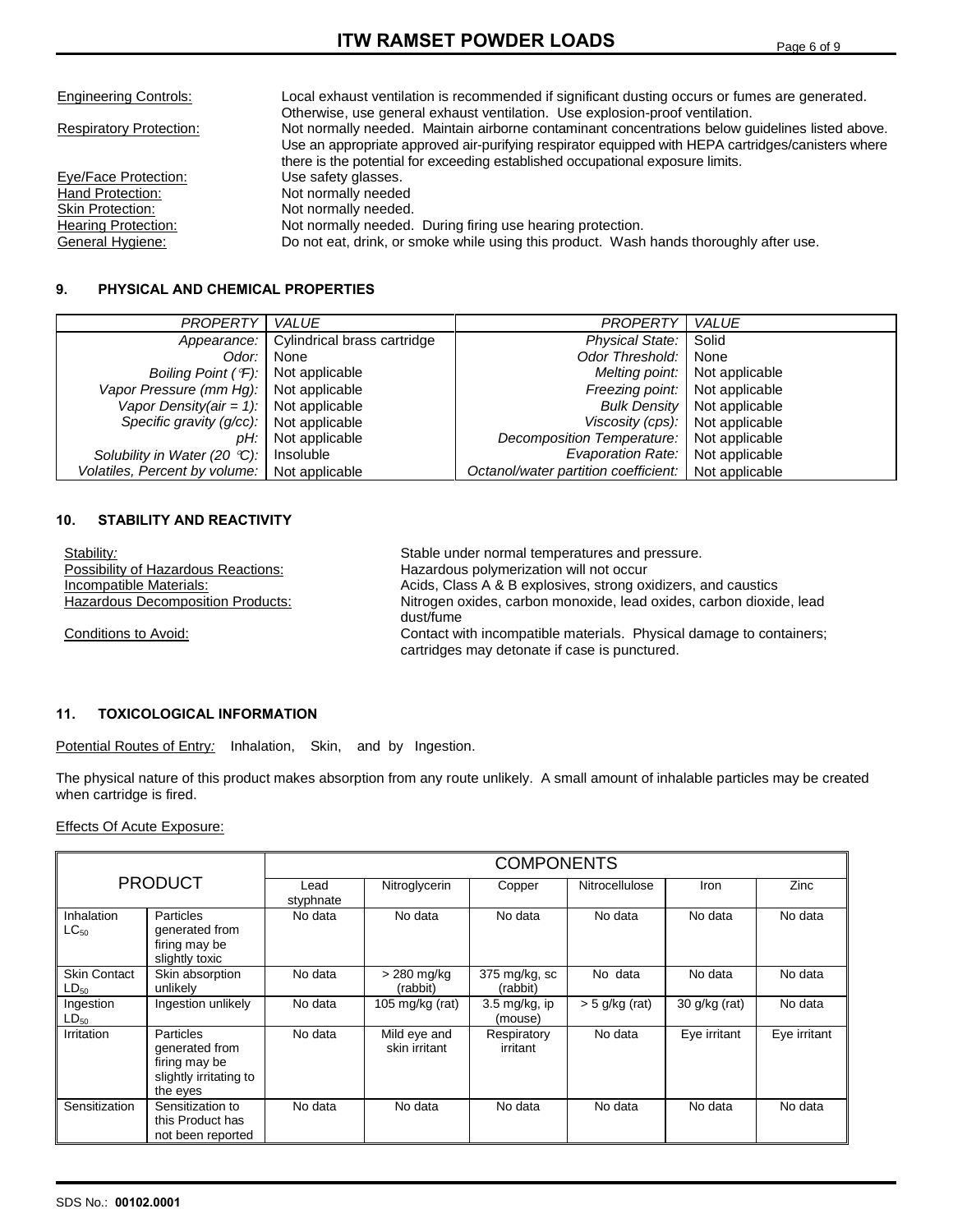| Target Organ Toxicity:          | No reported target organ toxicity from this product. Lead has caused nervous<br>system, kidney and hematopoietic system damage in humans and laboratory |
|---------------------------------|---------------------------------------------------------------------------------------------------------------------------------------------------------|
|                                 | animals.                                                                                                                                                |
| <b>Reproductive Toxicity:</b>   | This product is not known or reported to cause reproductive effects. Lead has                                                                           |
|                                 | been shown to reduce male reproductive function in humans and laboratory<br>animals.                                                                    |
| Teratogenicity (Birth Defects): | This product is not known or reported to cause developmental toxicity. Lead has<br>been shown to affect fetal development including birth defects.      |
| Mutagenicity:                   | This product is not known or reported to be mutagenic. Lead has been shown to be<br>mutagenic in several in vitro assays.                               |
| Carcinogenicity:                | This product is not listed as a carcinogen by OSHA, NTP or IARC. IARC lists lead<br>as possibly carcinogenic to humans, group 2B.                       |
|                                 |                                                                                                                                                         |

#### **12. ECOLOGICAL INFORMATION**

Environmental Effects:

Other Adverse Effects:

PRODUCT: Product has not been tested for environmental properties.

#### COMPONENTS:

| Copper:                                                            | Copper concentrations from 0.1 to 1.0 mg/l have been found to be not toxic for<br>most fish. However, concentrations of 0.015 to 3.0 mg/l have been reported as<br>toxic, particularly in soft water to many kinds of fish, crustacea, mollusks,<br>insects, and plankton.                                                                                                                                               |  |  |
|--------------------------------------------------------------------|--------------------------------------------------------------------------------------------------------------------------------------------------------------------------------------------------------------------------------------------------------------------------------------------------------------------------------------------------------------------------------------------------------------------------|--|--|
| Lead:                                                              | LC 50 (48 hrs.) to bluegill is reported to be 2-5 mg/l. Lead is toxic to<br>waterfowl.                                                                                                                                                                                                                                                                                                                                   |  |  |
| Nitrocellulose:                                                    | $LC_{50}$ > 1000 mg/l to fish, invertebrates, and algae.                                                                                                                                                                                                                                                                                                                                                                 |  |  |
| Nitroglycerin:                                                     | $LC_{50}$ = 1.228 mg/l to Bluegill, (96 hour, static)                                                                                                                                                                                                                                                                                                                                                                    |  |  |
| Zinc:                                                              | The following concentrations of zinc have been reported as lethal to fish: 0.13<br>mg/l, for $12 - 24$ hours to Rainbow trout fingerlings; $1.9 - 3.6$ mg/l, 6 hr TLM<br>(soft water, 30°C) to Bluegill Sunfish; 4 mg/l, 3 days (hard water) to Rainbow<br>trout; 1 mg/l, 24 hours (soft water) to Sticklebacks.<br>The presence of copper appears to have a synergistic effect on the toxicity of<br>zinc towards fish. |  |  |
| <b>Environmental Fate:</b>                                         |                                                                                                                                                                                                                                                                                                                                                                                                                          |  |  |
| MOBILITY:<br>PERSISTANCE/DEGRADABILITY:<br><b>BIOACCUMULATION:</b> | Dissolved lead may migrate through soil.<br>Not biodegradable.<br>No data                                                                                                                                                                                                                                                                                                                                                |  |  |

#### **13. DISPOSAL CONSIDERATIONS**

Care must be taken to prevent environmental contamination from the use of this material. The user of this material has the responsibility to dispose of unused material, residues and containers in compliance with all relevant local, state and federal laws and regulations regarding the treatment, storage and disposal for hazardous and nonhazardous wastes.

#### **14. TRANSPORT INFORMATION**

Regulatory Information for US DOT, IATA, IMO, and ADR:

THIS PRODUCT IS NOT HAZARDOUS AS DEFINED BY 49 CFR 172.101 BY THE U.S. DEPARTMENT OF TRANSPORTATION.

| Proper Shipping Name:                | Cartridges for Tools, blank |
|--------------------------------------|-----------------------------|
| Hazard Class Number and Description: | Explosive 1.4S              |
| UN Identification Number:            | UN 0014                     |
| Packing Group:                       | PGII                        |
| DOT Label(s) Required:               | Explosive 1.4               |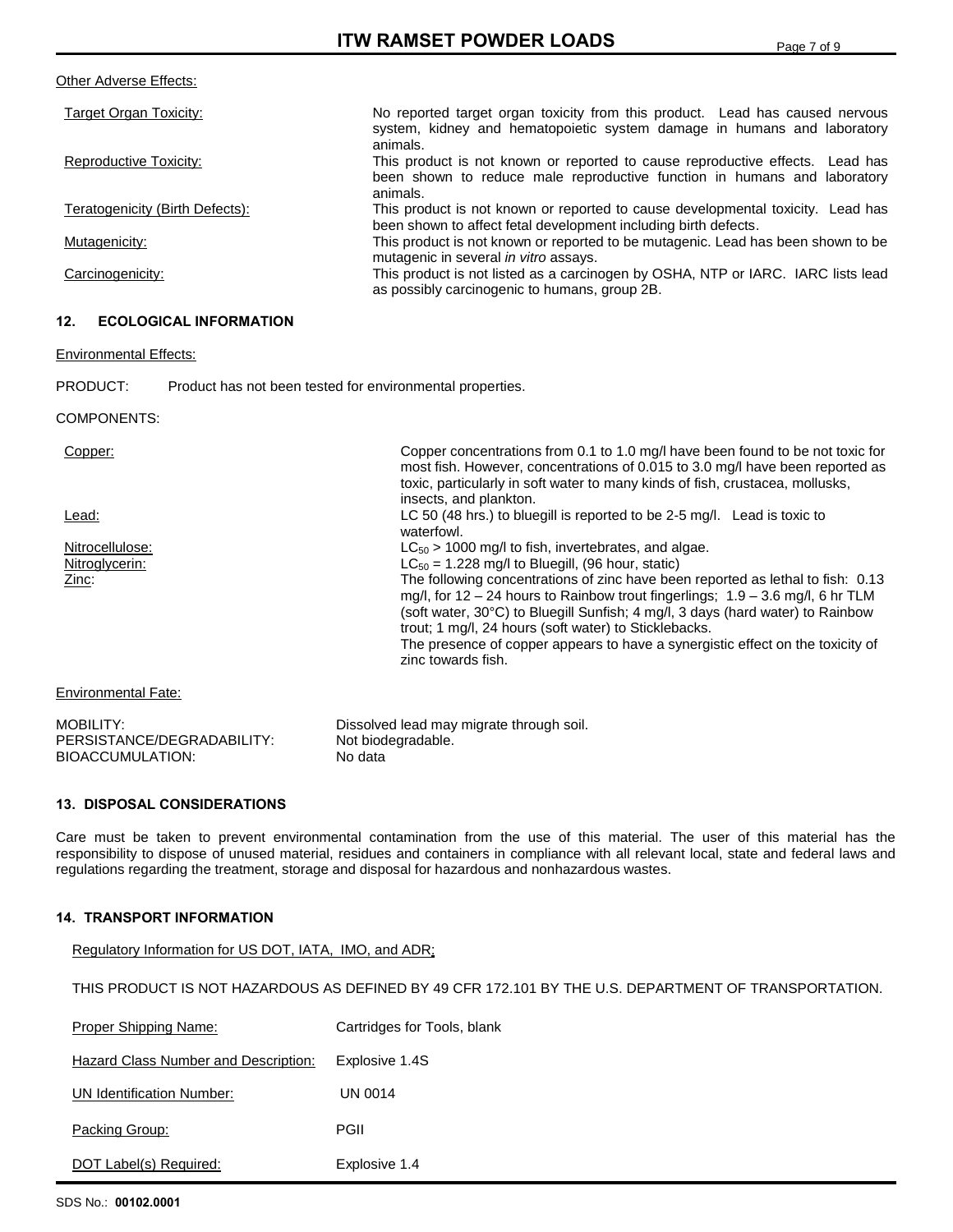Marine Pollutant: None of the ingredients are classified by the DOT as a Marine Pollutant (as defined by 49 CFR 172.101, Appendix B)

#### Additional Information:

North American Emergency Response Guidebook Number (2004): 114

U.S. DEPARTMENT OF TRANSPORTATION SHIPPING REGULATIONS: This product is classified as dangerous goods under 49 CFR 172.101. Note: May be reclassified domestically as an ORM-D if packaged as a consumer commodity per 49 CFR 173.

TRANSPORT CANADA, TRANSPORTATION OF DANGEROUS GOODS REGULATIONS: This product is classified as Dangerous Goods.

INTERNATIONAL AIR TRANSPORT ASSOCIATION (IATA): This product is classified as Dangerous Goods.

INTERNATIONAL MARITIME ORGANIZATION (IMO) DESIGNATION: This product is classified as Dangerous Goods.

EUROPEAN AGREEMENT CONCERNING THE INTERNATIONAL CARRIAGE OF DANGEROUS GOODS BY ROAD (ADR): This product is classified by the United Nations Economic Commission for Europe to be dangerous goods.

#### **15. REGULATORY INFORMATION**

#### US FEDERAL

| TSCA                     | The components of this product are listed on the Toxic Substance Control Act inventory.               |              |          |                  |                          |
|--------------------------|-------------------------------------------------------------------------------------------------------|--------------|----------|------------------|--------------------------|
| CERCLA:                  | Copper, R.Q.* = 5000 lbs.; Zinc, R.Q. = 1000 lbs.; Nitroglycerin, R.Q. = 10 lbs; Lead, R.Q. = 10 lbs. |              |          |                  |                          |
|                          | (No reporting is required if diameter of the pieces of metal is equal to or exceeds 100 micrometers   |              |          |                  |                          |
|                          | $(0.004$ inches).                                                                                     |              |          |                  |                          |
| SARA 313:                | Copper, Lead and Lead compounds, Nitroglycerin, Zinc (fume or dust)                                   |              |          |                  |                          |
| SARA 311/312:            | Health:                                                                                               | Acute – No   | Fire: No | Reactivity: None | Release of Pressure: Yes |
|                          |                                                                                                       | Chronic - No |          |                  |                          |
| SARA 302 EHS List:       | None of the components of this product are listed.                                                    |              |          |                  |                          |
| $*D0$ Departable Ougains |                                                                                                       |              |          |                  |                          |

\*RQ = Reportable Quantity

#### STATE RIGHT-TO-KNOW STATUS

| Component             | California | New Jersey | Pennsylvania | <b>Massachusetts</b> | Michigan   |
|-----------------------|------------|------------|--------------|----------------------|------------|
| Iron                  | Not listed | Not listed | Not listed   | Not listed           | Not listed |
| Copper                | Not listed |            |              |                      |            |
| Zinc                  | Not listed |            | Not listed   |                      |            |
| <b>Nitrocellulose</b> | Not listed |            |              |                      | Not listed |
| Nitroglycerin         | Not listed |            |              |                      | Not listed |
| Lead styphnate        |            | Not listed | Not listed   |                      | Not listed |

#### CALIFORNIA SAFE DRINKING WATER AND TOXIC ENFORCEMENT ACT (PROPOSITION 65)

Warning! This product contains detectable amounts of a chemical known to the State of California to cause cancer and/or birth defects or other reproductive harm.

#### **GHS CLASSIFICATION**

Explosive Division 1.4 STOT RE Category 1 Reproductive Toxicity Category 1A Aquatic Environment, Chronic II